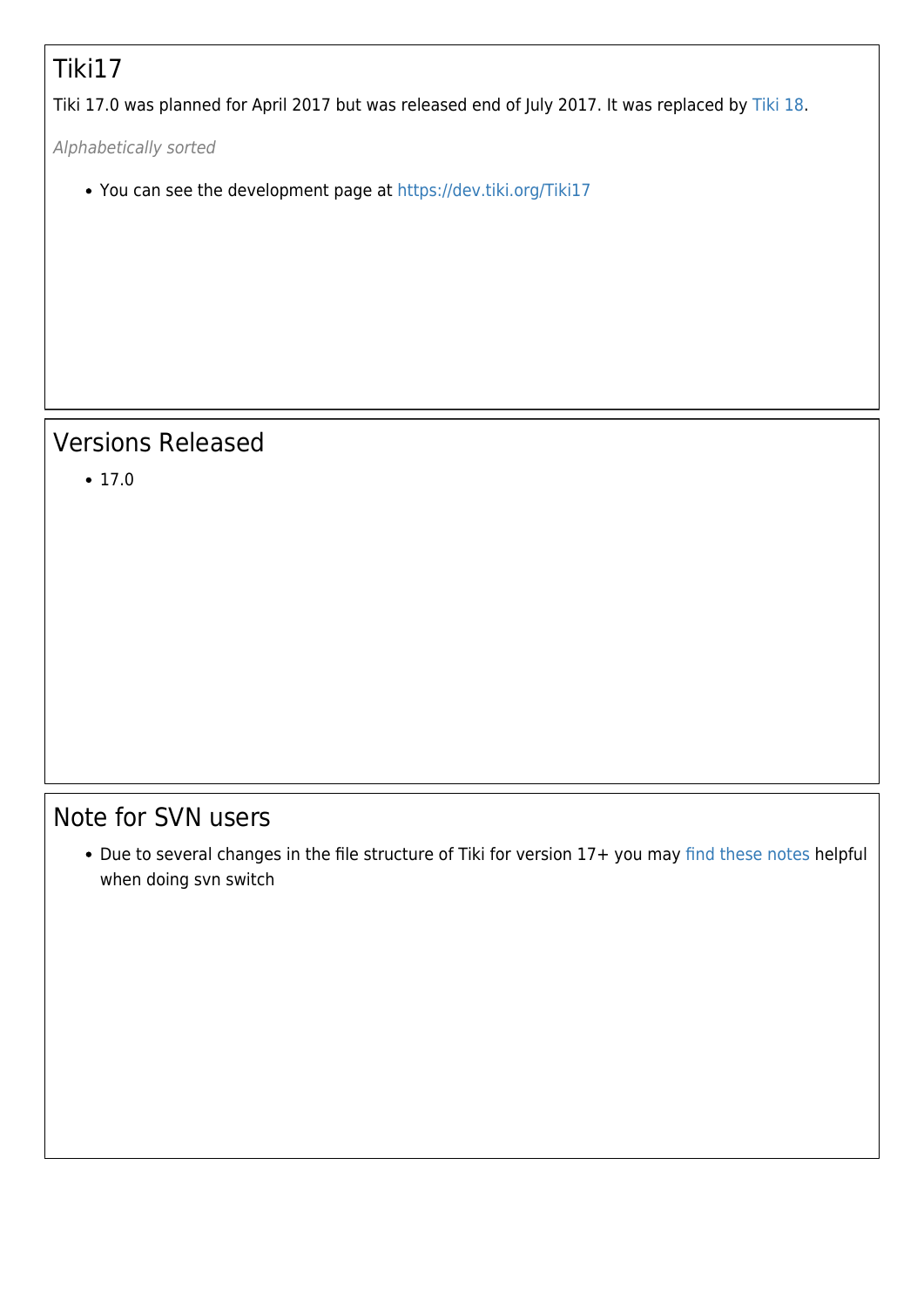### 1.1. Annotations

Tiki Annotations have been added and are powered by [annotatorjs.org](http://annotatorjs.org/) 1.x which is becoming [Apache](https://annotator.apache.org/) [Annotator](https://annotator.apache.org/) in the future. This replaces [Inline Comments](https://doc.tiki.org/Inline-comments) with a much nicer interface, and with more potential for expanding the feature set.

#### 1.2. Browser Automation

Web Scraping with PhantomJS and CasperJS: PhantomJS is a headless WebKit with JavaScript API, and therefore, it is an optimal solution for fast headless testing, site scraping, pages capture, SVG renderer, network monitoring and many other use cases. CasperJS is a navigation scripting & testing utility for PhantomJS among others.

See [PhantomJS and CasperJS](https://doc.tiki.org/PhantomJS-and-CasperJS), [Browser Automation](https://doc.tiki.org/Browser-Automation) and [PluginCasperJS](https://doc.tiki.org/PluginCasperJS).

Initial commit: <https://sourceforge.net/p/tikiwiki/code/61402/>(will later be merged to trunk)

## 1.3. Composer Dependencies Revamp

A [Composer Dependencies Revamp](http://dev.tiki.org/Composer%20Dependencies%20Revamp) has been implemented.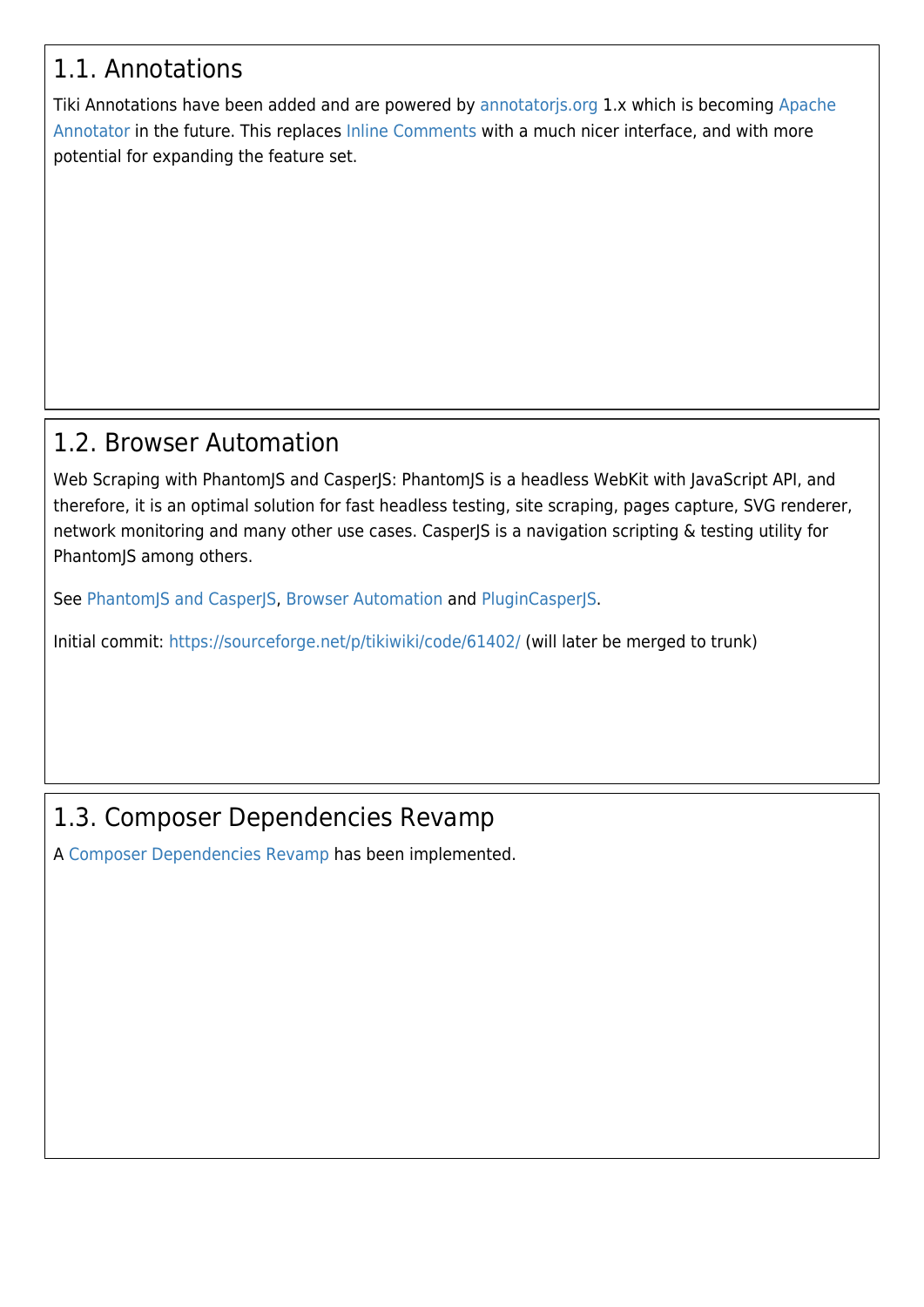## 1.4. Console.php

A new actions can be run from the command line through [console.php](https://doc.tiki.org/Console):

• Preferences can be set

See: [Console](https://doc.tiki.org/Console)

#### 1.5. Cron / Scheduler

#### 1.5.1. Web Cron

Now possible to trigger Web Cron from a URL or JavaScript.

|                                                                   | Enabled @                                          |           |
|-------------------------------------------------------------------|----------------------------------------------------|-----------|
| How to trigger Web Cron                                           | URL and JavaScript                                 | $\ddot{}$ |
| Run interval (seconds)                                            | 60                                                 | seconds   |
|                                                                   | A                                                  |           |
| Token                                                             | dodfbf6499237b99fd9c249074f5ec64<br>C <sub>o</sub> |           |
| <b>O</b> Call Web Cron URL                                        |                                                    |           |
| https://avan.tech/cron.php?token-d0dfbf6499237b99fd9c249074f5ec64 |                                                    |           |
|                                                                   |                                                    |           |
| Click to expand                                                   |                                                    |           |
|                                                                   |                                                    |           |
|                                                                   |                                                    |           |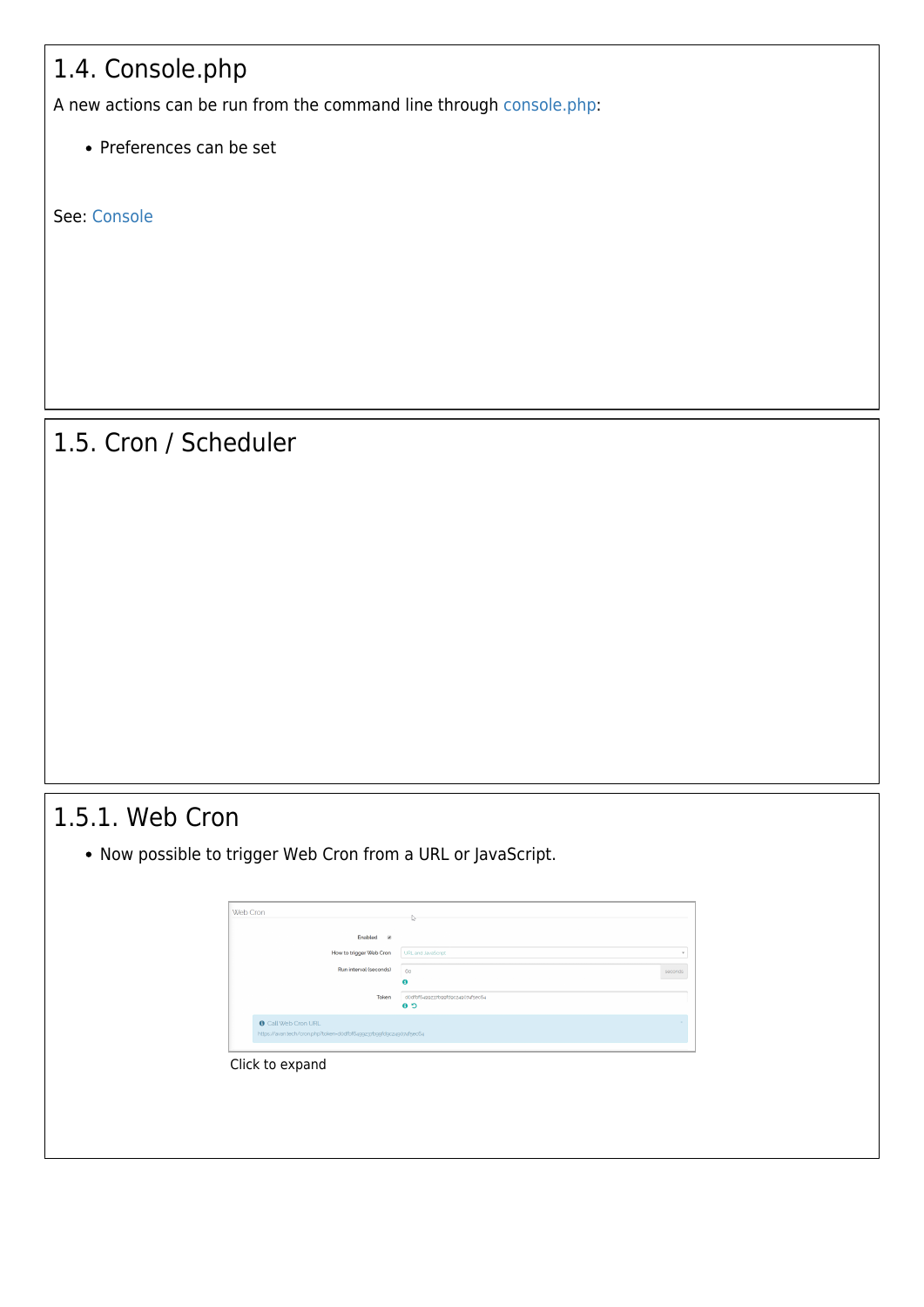## 1.5.2. Scheduler (cron jobs)

An internal scheduler is added to Tiki, so that only one cron job needs to be defined in the system crontab (or Windows Scheduled Tasks), and all actions to be run at scheduled times can then be defined from within the Tiki admin panel.

|                              | <b>O</b> Information<br>Use CRON format to enter the values in "Run Time":<br>Minute, Hour, Day of Month, Month, Day of Week<br>Eg. every 5 minutes: */5 * * * * |  |
|------------------------------|------------------------------------------------------------------------------------------------------------------------------------------------------------------|--|
| <b>Name</b>                  | TestNotificationEmailSending (ListExecute)                                                                                                                       |  |
| <b>Description</b>           | ListExecute in page                                                                                                                                              |  |
| <b>Task</b>                  | ConsoleCommand                                                                                                                                                   |  |
| <b>Parameters</b>            | list:execute HomepageforStaffUsers TestNotificationEmailSer                                                                                                      |  |
| <b>Run Time</b>              | $5/1$ * * * *                                                                                                                                                    |  |
| <b>Status</b>                | Active                                                                                                                                                           |  |
| <b>Run if missed</b><br>Save | $\Box$                                                                                                                                                           |  |
| Click to expand              |                                                                                                                                                                  |  |

## 1.6. Gap value "humanisation" (used in list, listExecute may be more)

The plugin List (or listExecute) is able to filter by range and it used seconds to set the value.

{filter range="tracker\_field\_date" from="now" gap="2592000"}

it accept now a Human Readable value like '1 hour' or '30 days'. <http://php.net/manual/en/datetime.formats.php>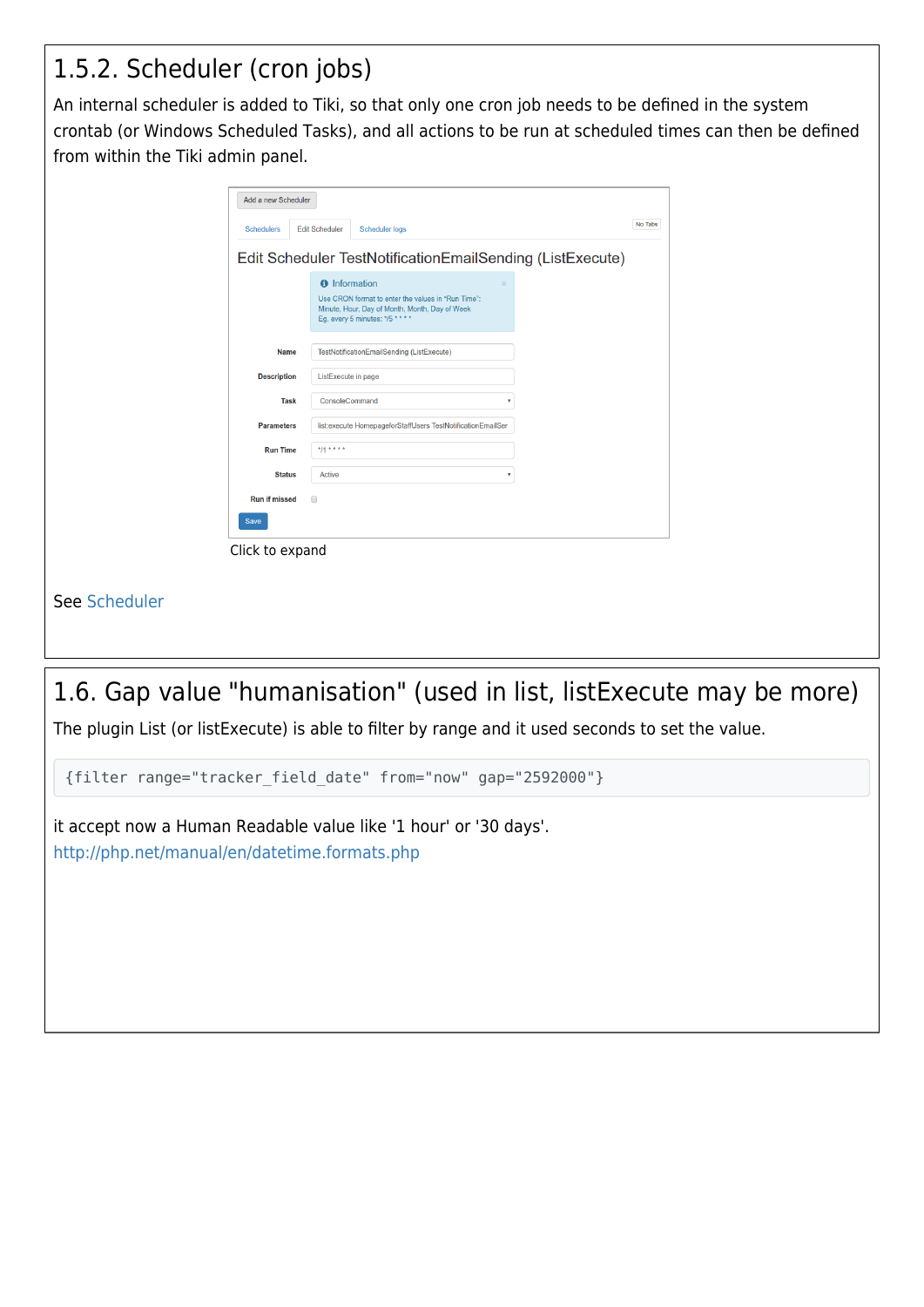### 1.7. H5P

H5P allows to create, share and reuse interactive HTML5 content in your browser.

Tiki17 comes with the ability to display H5P objects, as well as an editor to create or modify them.

See [H5P](https://doc.tiki.org/H5P)

## 1.8. HTTP Headers

New [HTTP Headers](https://doc.tiki.org/HTTP-Headers) preferences were added (mainly security-related)

# 1.9. jQuery 3.1 -> 3.2

<https://blog.jquery.com/2017/03/16/jquery-3-2-0-is-out/>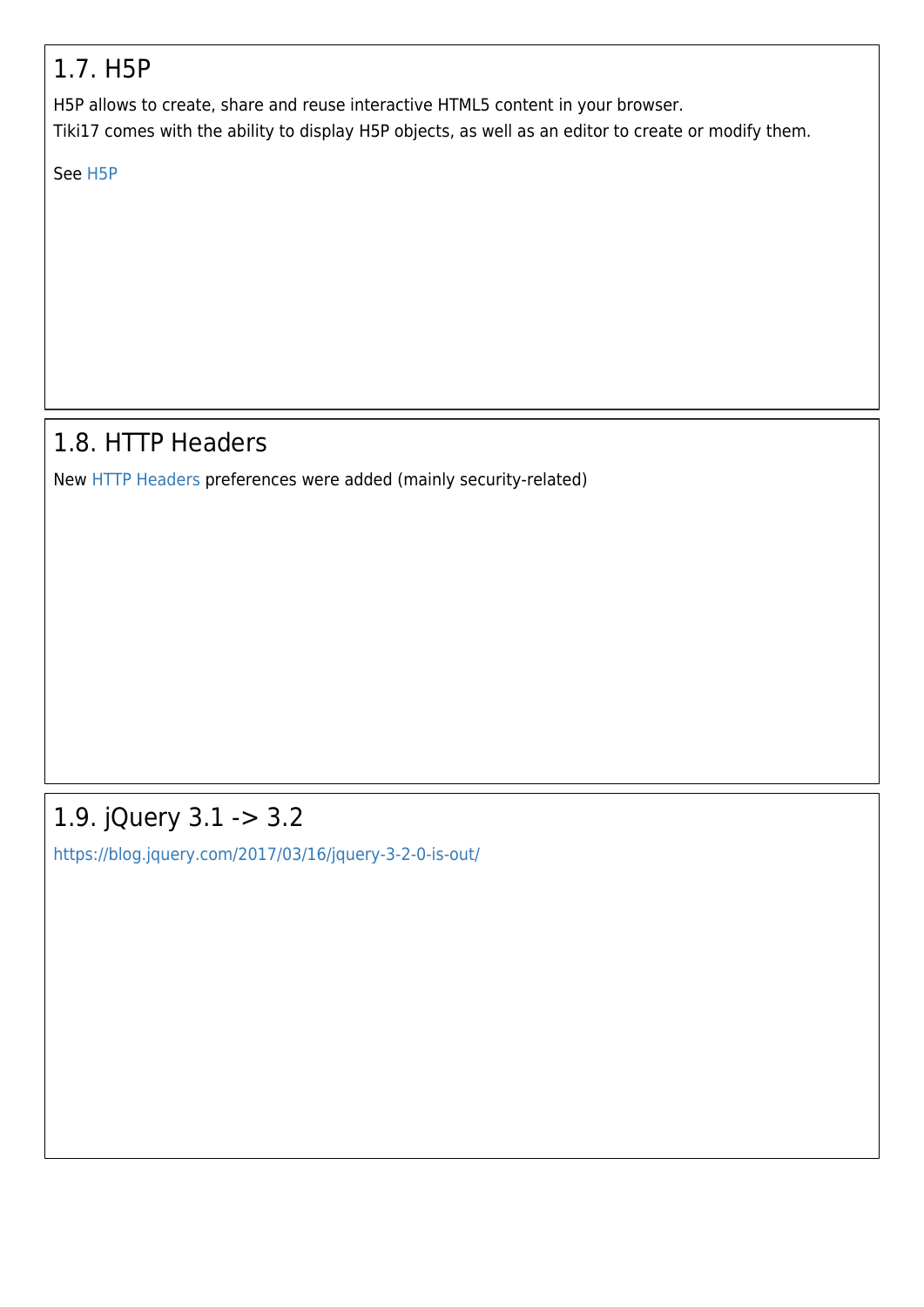#### 1.10. Modern Favicons

Tiki now handles [modern favicons](https://doc.tiki.org/Favicon) for Android, iOS, Safari, Chrome and FireFox. Bookmarking, quick navigation screens and desktop links to tiki sites can now be displayed with handsome buttons that match the flavor of the device being used. Favicons are also now handled via tiki themes and can be overridden by the user and be included as part of a custom theme.

#### 1.11. Password blacklist

This feature checks a password against a list of the known most commonly used passwords in other places. It's a list that hackers use to try and brute force websites like Tiki.

It's estimated that something like 40% of all passwords used sit within the top 100 passwords. (estimates vary, but that's a reference number in some scenarios).

The benefits of this feature is preventing people from using passwords that are on hackers brute force lists.

See [Password Blacklists](https://doc.tiki.org/Password-Blacklists)

#### 1.12. PDF generation

Massive improvements in quality and number of features, using [mPDF](https://doc.tiki.org/mPDF) and three new wiki plugins:

- [PluginPDF](https://doc.tiki.org/PluginPDF)
- [PluginPDFpage](https://doc.tiki.org/PluginPDFpage)
- [PluginPDFPageBreak](https://doc.tiki.org/PluginPDFPageBreak)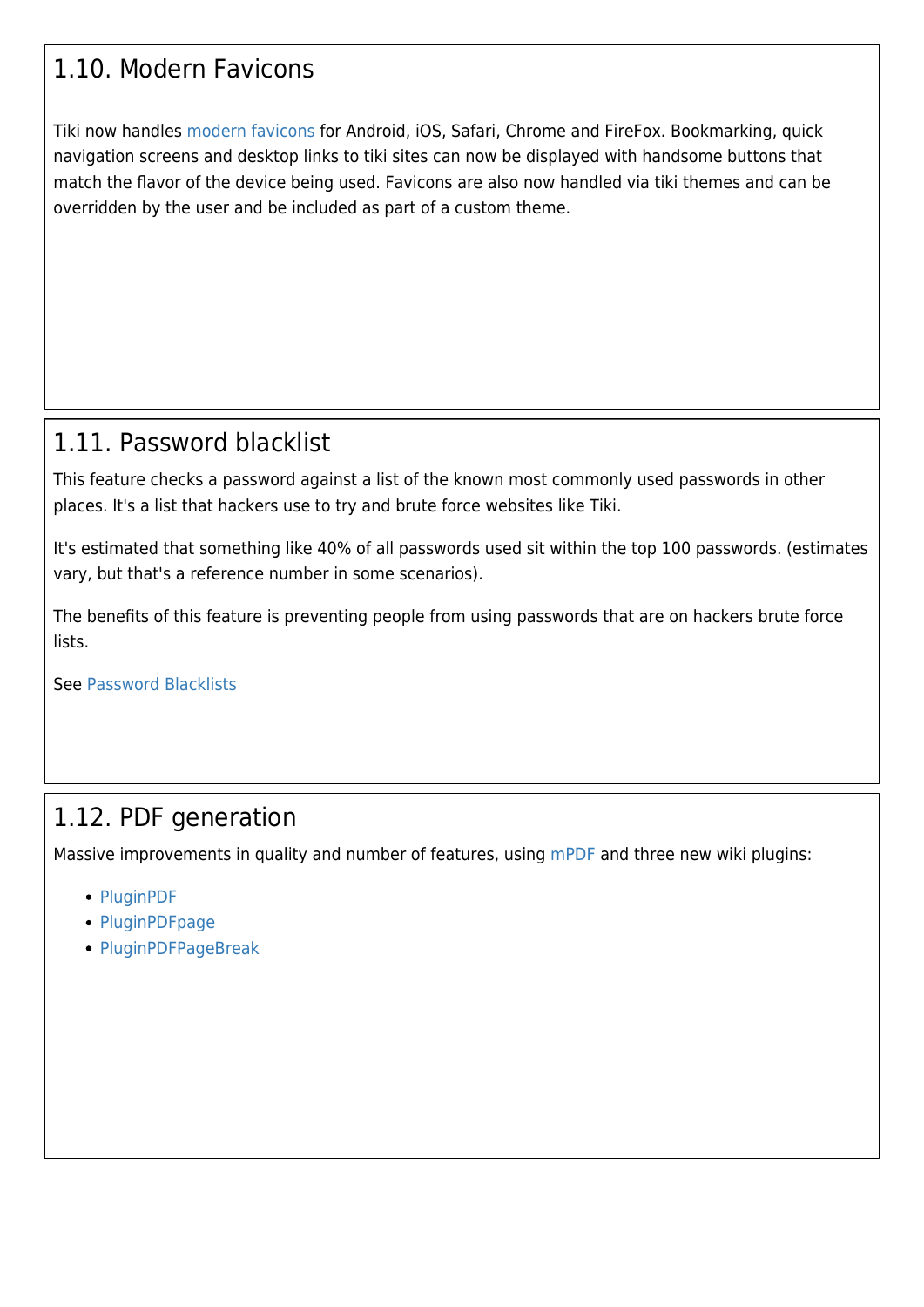#### 1.13. Search

[remove 'no' from the default unified stop words list as it is causing common Checkbox/Radio button](https://sourceforge.net/p/tikiwiki/code/61295/) [tracker fields with yes/no values to stop working with Elasticsearch index type](https://sourceforge.net/p/tikiwiki/code/61295/)

#### 1.14. Search index rebuild: report statistics

Report statistics on the index rebuild process have been extended to indicate also the time spent, memory consumed, number of queries, etc.

#### 1.15. Single Sign On with SAML

Tiki becomes a SAML Service Provider (SP), thanks to the integration of [OneLogin's SAML PHP Toolkit.](https://github.com/onelogin/php-saml) -> [SAML](https://doc.tiki.org/SAML)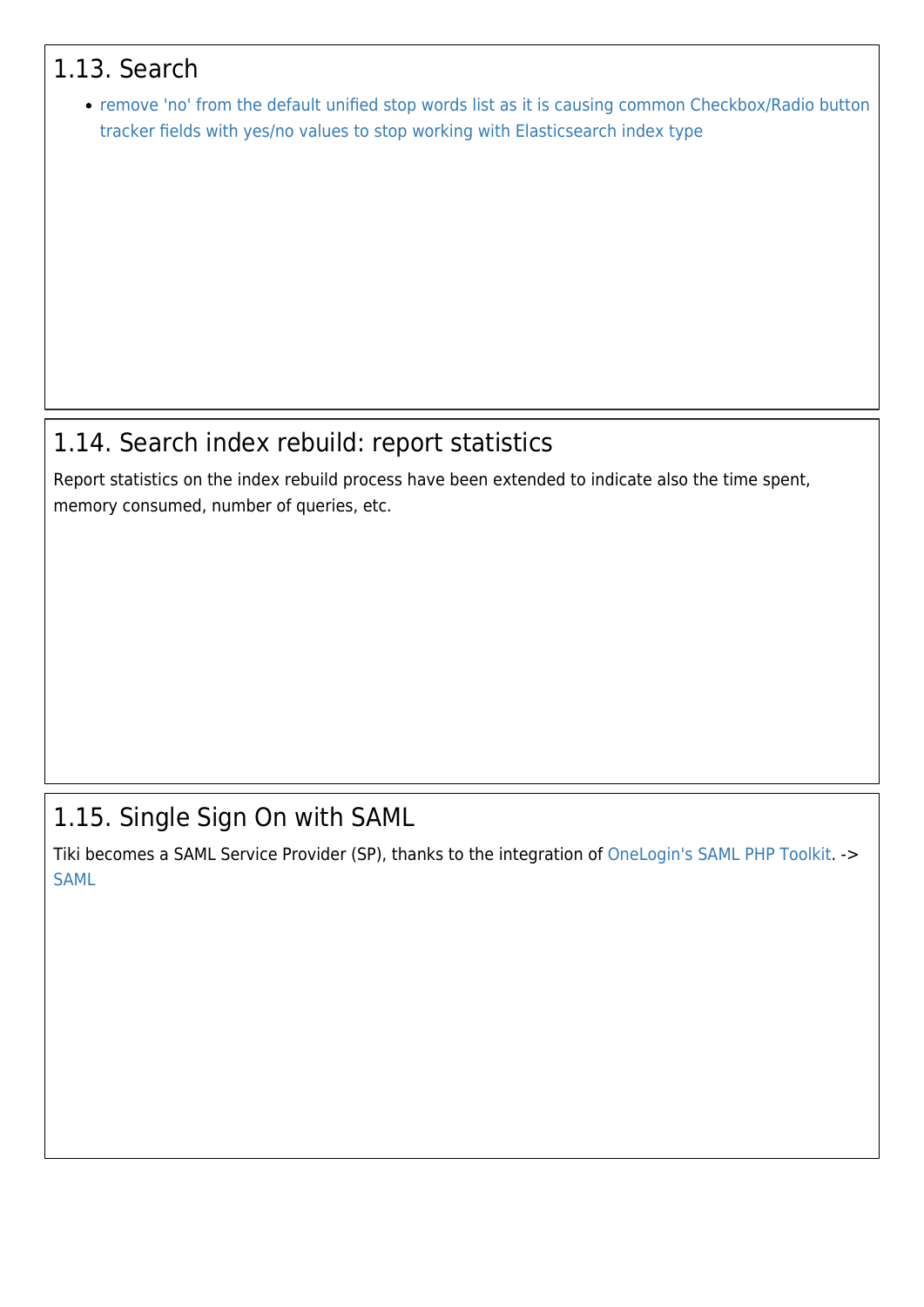## 1.16. Smarty Modifier numStyle

Format positive integers through smarty, similar to to that of the CSS list-stlye-type. Supported values include: decimal-leading-zero, lower-alpha, upper-alpham, lower-greek, upper-greek, lower-roman, upper-roman, hebrew, georgian, footnote, disc, circle, square, none.

See [Number Style](https://doc.tiki.org/Number-Style)

#### 1.17. Trackers

New or enhanced fields and options in [Trackers](https://doc.tiki.org/Trackers)

#### 1.17.1. User selector: several can be marked as ItemOwner to drive permissions

Added the ability to mark UserSelector tracker fields as ItemOwner, so they drive the permissions rather than the first ordered auto-assign field.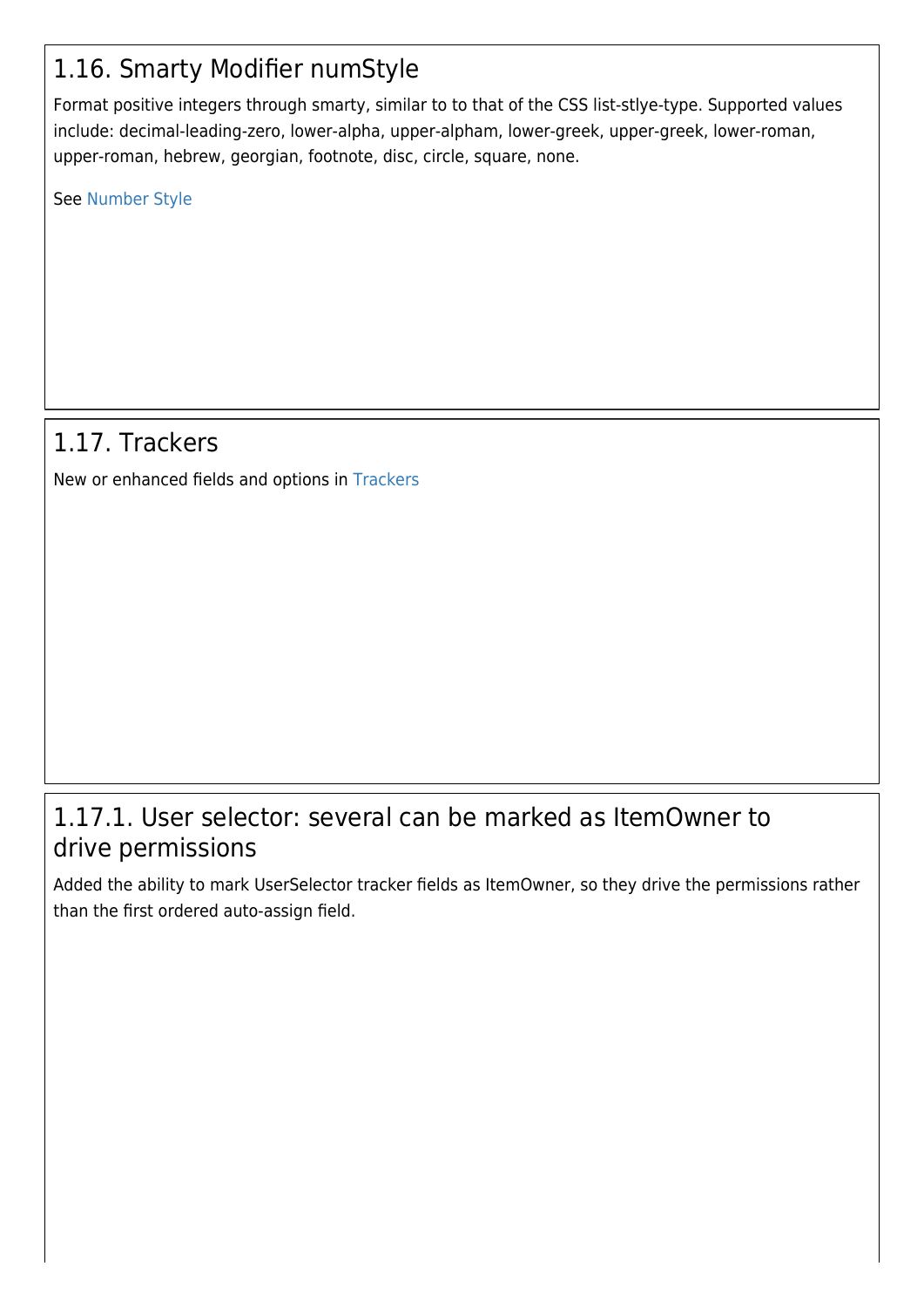|                   | Allows the selection of a user or users from a list.                                |
|-------------------|-------------------------------------------------------------------------------------|
| Auto-Assign       |                                                                                     |
| None              |                                                                                     |
|                   | Assign the value based on the creator or modifier.                                  |
| <b>Item Owner</b> |                                                                                     |
| Yes               |                                                                                     |
|                   | Is this field an ItemOwner field that determines permissions of the item?           |
|                   | <b>Email Notification</b>                                                           |
| <b>No</b>         |                                                                                     |
|                   | Send an email notification to the user(s) every time the item is modified.          |
|                   | Multiple selection                                                                  |
|                   | Yes (filterable by group)                                                           |
|                   | Allow selection of multiple users from the list.                                    |
| Group IDs         |                                                                                     |
| $\Omega$          |                                                                                     |
|                   | Limit the list of users to members of specific groups.                              |
|                   | Separate multiple with "I"                                                          |
|                   | Groups that can modify autoassigned values                                          |
| $\Omega$          |                                                                                     |
|                   | List of group IDs who can change this field, even without tracker_admin permission. |
|                   | Separate multiple with " "                                                          |
|                   | Show real name if possible                                                          |
| No                |                                                                                     |
|                   | Show real name if possible                                                          |

See [User selector](https://doc.tiki.org/User-selector)

#### 1.17.2. Mail notifications enhancements

New in 17.2: <https://sourceforge.net/p/tikiwiki/code/64147> -> "Expose pretty tracker fields, field names and changed/old values to tracker changed notification emails"

## 1.18. Typography

[Typography](https://doc.tiki.org/Typography) support has been added, via [PHP SmartyPants](https://github.com/michelf/php-smartypants)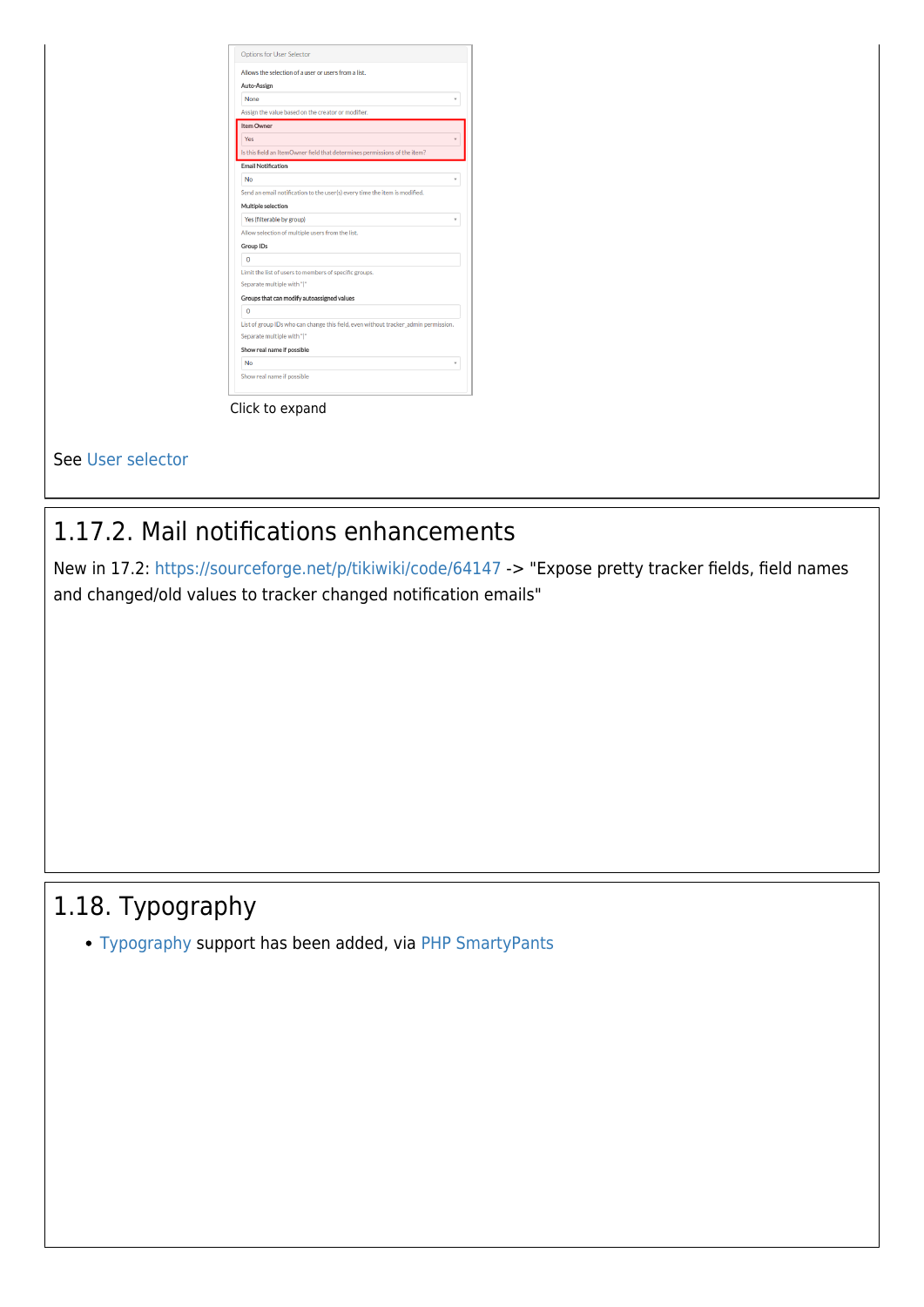#### 1.19. Wiki Pages

New param css was added to [Raw page display](https://doc.tiki.org/Raw-page-display) to allow usage of a wiki page as a CSS file download resource with mime type  $text{text/css}$ . This can be useful if you have more sub-sites sharing the same CSS customizations. You do not need to copy-paste them (and keep track of changes) into the [Custom CSS](https://doc.tiki.org/Custom-CSS) anymore. You can just put a stylesheet @import there or link to the one page using Look & Feel → Customization → **Custom HTML Content** on all of them. When the page changes it will update on all the sites sharing the CSS code. It has also benefits of keeping the history of changes on that CSS code, locking or removing the edit permissions on that page and collaborative editing possibility. See [this page](http://themes.tiki.org/Tiki_org_family_customizations_CSS) as an example.

# 1.20. Wiki Plugins

New or enhanced.

## 1.20.1. Plugin Benchmark

Use this [wiki plugin](https://doc.tiki.org/wiki%20plugin) to perform some benchmarking analysis of the parsing of the wiki page or tiki object where the plugin is called in.

See [PluginBenchmark](https://doc.tiki.org/PluginBenchmark)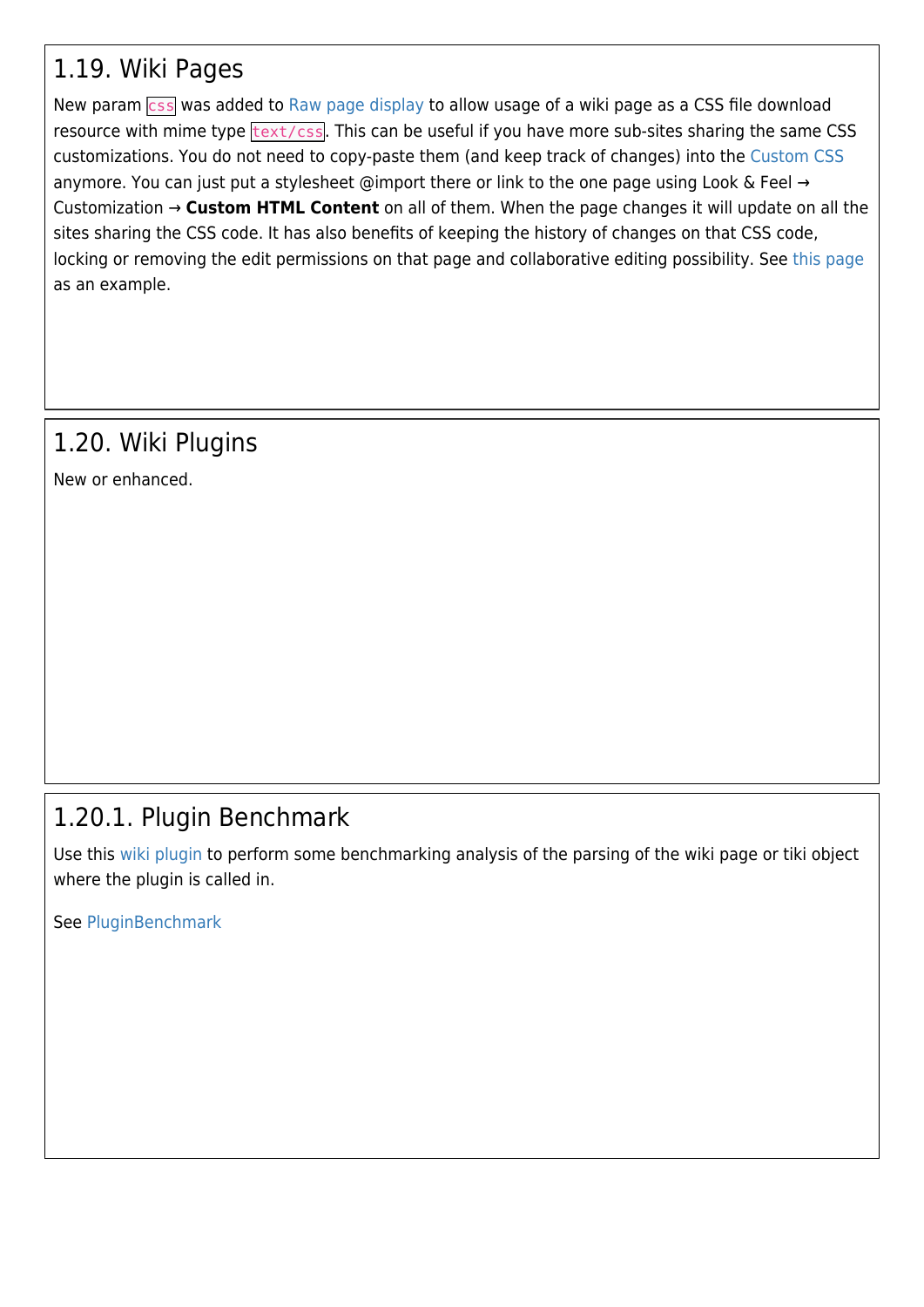## 1.20.2. Plugin CasperJS

New [wiki plugin](https://doc.tiki.org/wiki%20plugin) to allow using "CasperJS" in Tiki, which is a navigation scripting & testing utility for PhantomJS and SlimerJS (still experimental). It eases the process of defining a full navigation scenario and provides useful high-level functions, methods & syntactic sugar for doing common tasks.

See [PluginCasperJS](https://doc.tiki.org/PluginCasperJS)

### 1.20.3. Plugin Edit form

Totally rewritten and now using Bootstrap modal and proper AJAX services

## 1.20.4. Plugin FluidGrid

New [wiki plugin](https://doc.tiki.org/wiki%20plugin) to create a Bootstrap responsive grid (see [https://getbootstrap.com/examples/grid/\)](https://getbootstrap.com/examples/grid/) in Tiki's wiki text areas. That is, rows and columns of text, images, etc. can be created that will be arranged horizontally in wide screens but will respond dynamically in smaller screens so that good visibility of content is maintained.

This is a modern, "best practices" alternative to using the [Split plugin,](https://doc.tiki.org/PluginSplit) which creates a table for content layout, a deprecated method.

See [PluginFluidGrid](https://doc.tiki.org/PluginFluidgrid)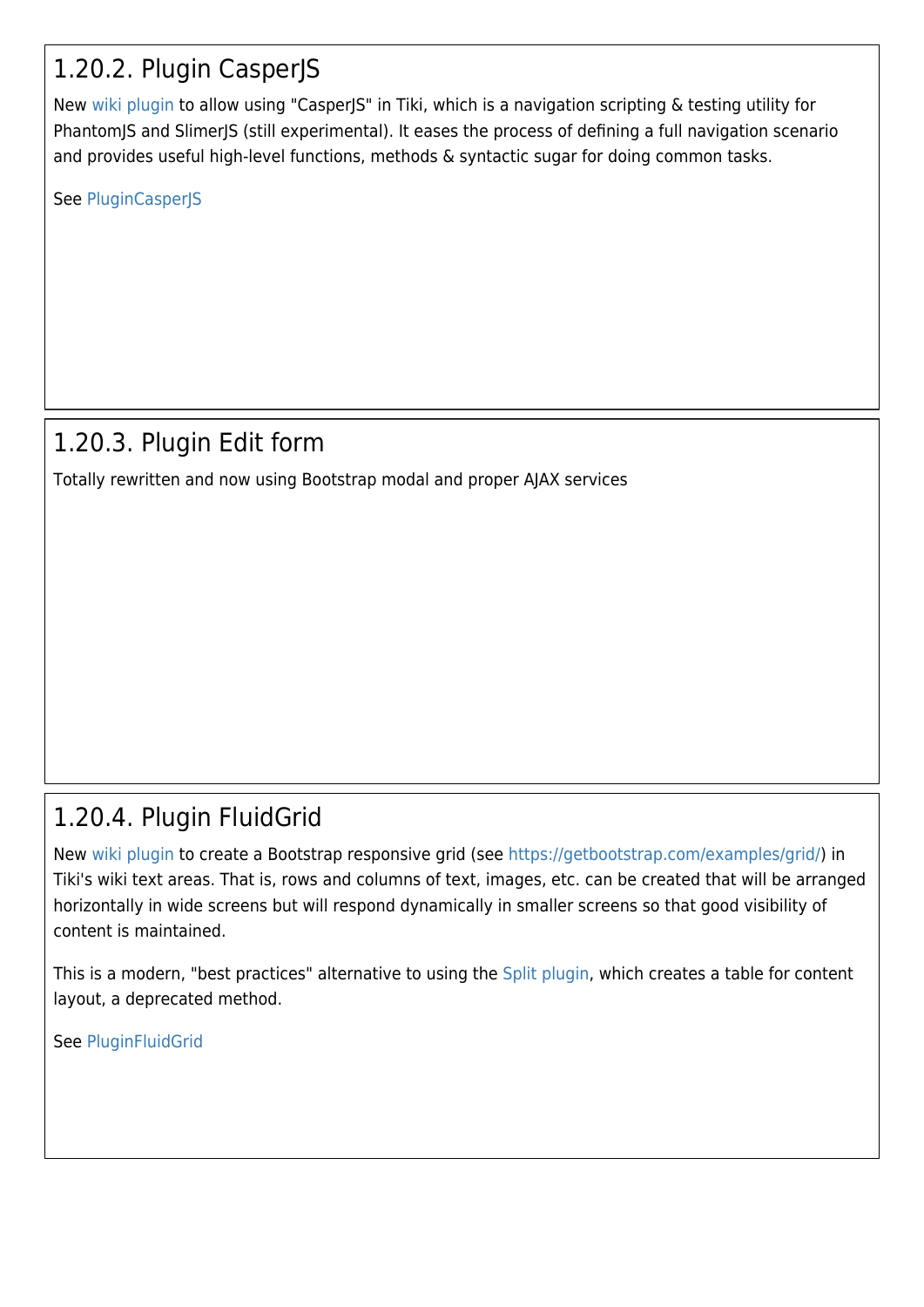## 1.20.5. Plugin H5P

New [wiki plugin](https://doc.tiki.org/wiki%20plugin) to create, share and reuse interactive html5 content in your browser. [Tiki17](https://doc.tiki.org/Tiki17) comes with the ability to display H5P objects, as well as an editor to create or modify them.

See [PluginH5P](https://doc.tiki.org/PluginH5P)

## 1.20.6. Plugin List GUI

Beginnings of a Graphical User Interface for plugin list. Experimental so far and needs to be enabled on admin/textarea/plugins. A start of a documentation page can be found at [PluginList - Graphical User](https://doc.tiki.org/PluginList---Graphical-User-Interface) [Interface](https://doc.tiki.org/PluginList---Graphical-User-Interface)

## 1.20.7. Plugin HTML

New param tohead was added to the HTML wiki-plugin to allow insertion of the HTML tags to the HTML instead of rendering them in the content of the page.

See [PluginHTML](https://doc.tiki.org/PluginHTML)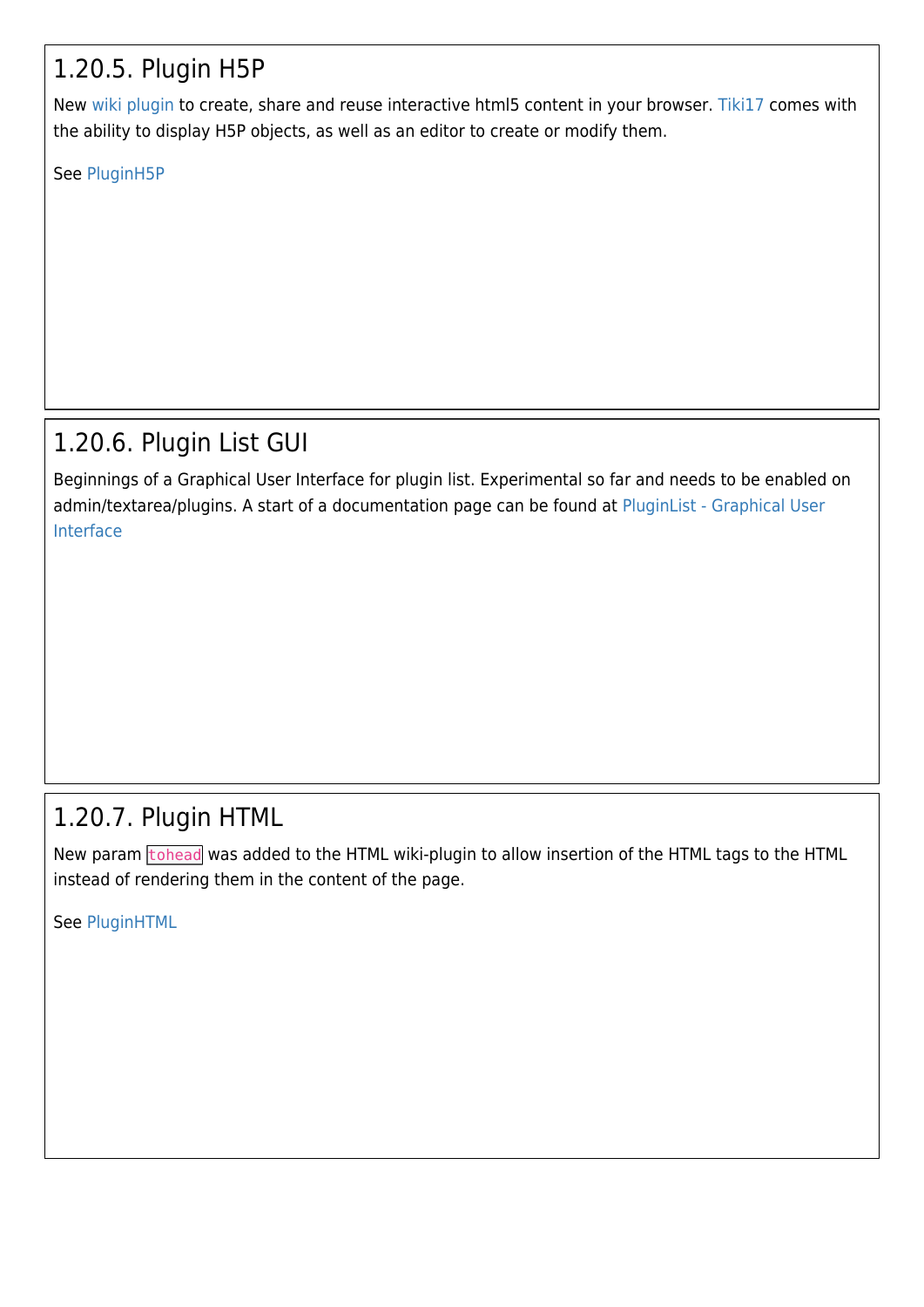## 1.20.8. Plugin ListExecute

Enhanced plugin. The EmailAction gets extended to be able to send pdf versions of wiki pages (new option pdf page attachment)

See [PluginListExecute](https://doc.tiki.org/PluginListExecute)

## 1.20.9. Plugin MetaTag

New plugin. It allows to insert one or more custom  $\frac{1}{2}$  tags in the HTML of the page where the plugin is present.

This is useful when you want to provide custom meta tags per page, e.g. for sharing with a specific image on [Social Networks.](https://doc.tiki.org/Social-Networks)

As the meta tags are invisible and could be misused to provide false information about the shared page and also the body (data) of the plugin can be provided as raw HTML it always requires [plugin approval](https://doc.tiki.org/Plugin-Approval) by trusted site Admin/Editor on each edit.

See [PluginMetaTag](https://doc.tiki.org/PluginMetaTag)

## 1.20.10. Plugin Shorten

New plugin. It allows to show/hide a portion of a text.

See [PluginShorten](https://doc.tiki.org/PluginShorten)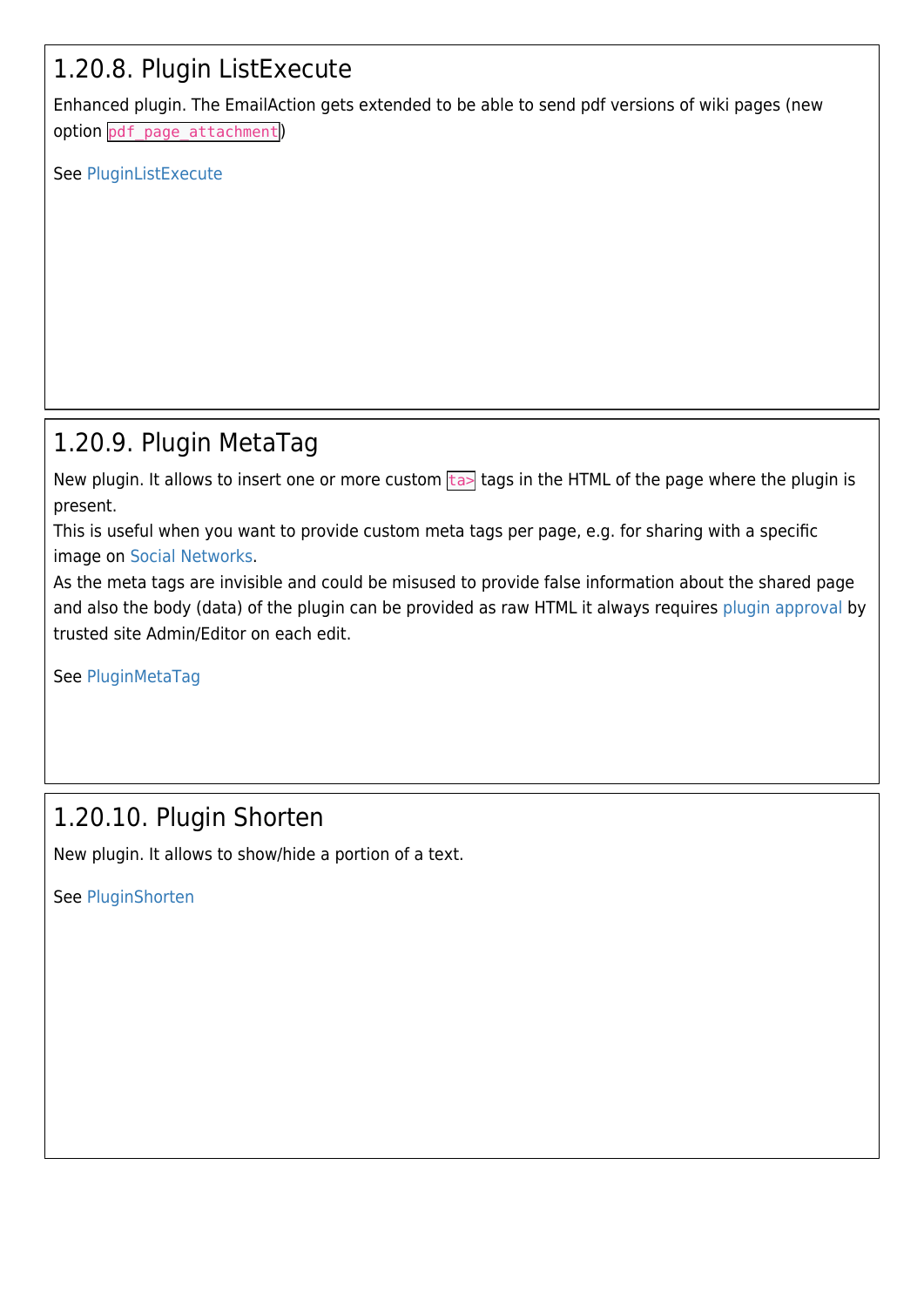## 1.21. XMPP client (ConverseJS)

[XMPP](https://doc.tiki.org/XMPP)

## 1.22. Zend Framework 2 -> 3

All libs have been upgraded to the minimum version required for Zend Framework 3: <https://sourceforge.net/p/tikiwiki/code/61858>

Ref:<https://github.com/zendframework/zendframework/blob/release-3.0.0/composer.json>

## 1.23. Custom translations

Uploading of custom translations has been changed to use JSON formatted text files, also options are added to manage different processing types of uploaded files (eg: merge with existing, replace, etc) It is also possible to download translations as custom.php and custom.json from the user interface.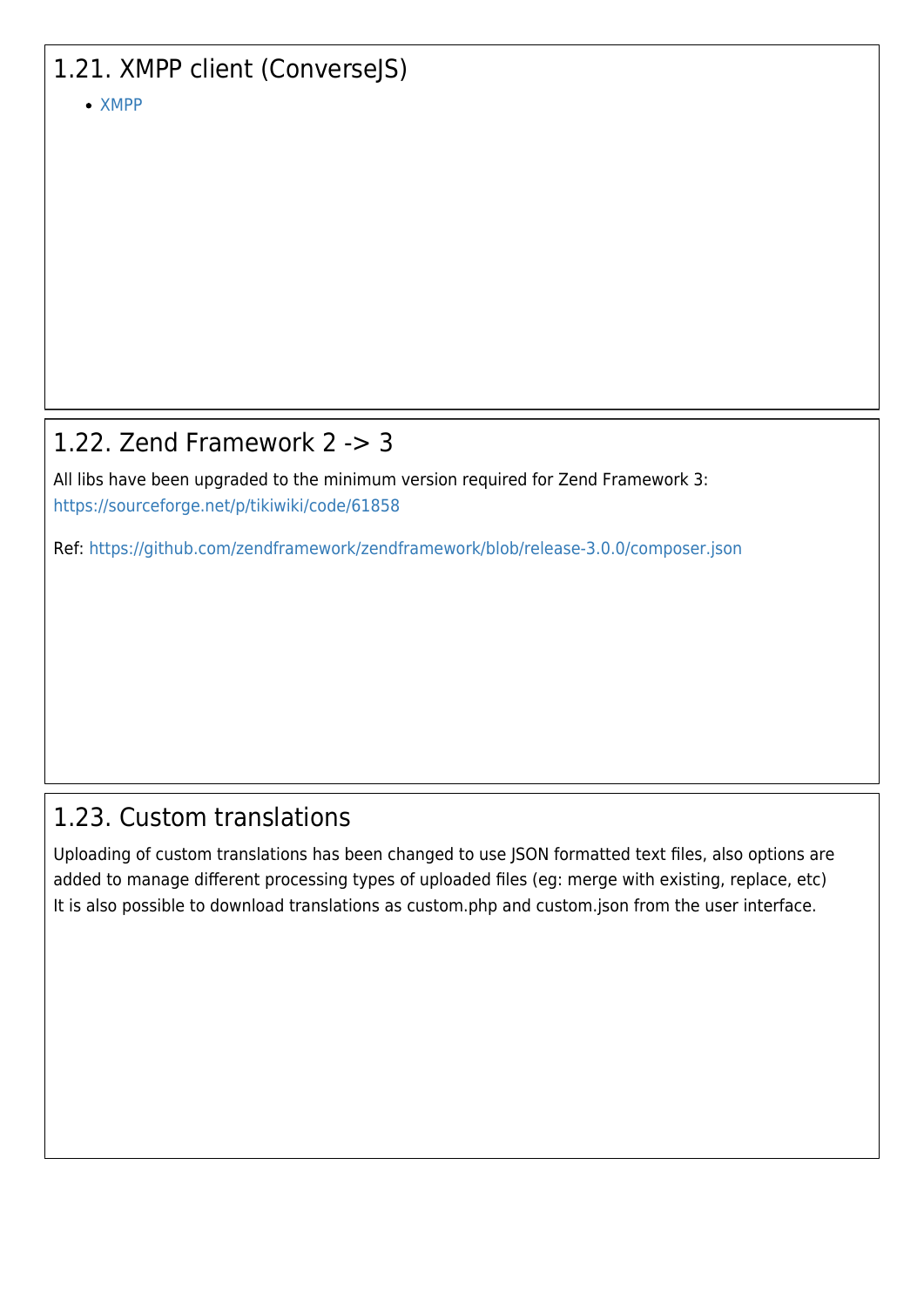#### 1.24. Webservices

Numerous fixes and updates including: support for JSON "post body" content type, direct indexing of webservices so the results available in list plugins etc (using the index and mindex output type of webservice "template"), moved management of webswervices to tiki-admin webservices.php. General reliability and performance improvements.

## 1.25. Upgrade

# 1.25.1. Favicon Upgrades

[Favicons](https://doc.tiki.org/Favicon) have undergone a fundamental change in the way they are handled. When upgrading to tiki 17, you will need to move your favicons into /themes/yourtheme/favicons. Renaming your favicons may also be necessary. Browse to /themes/base\_files/favicons to see the file names you may override with custom favicons. Using a custom named favicon-16x16.png will prevent any of the tiki favicons from displaying on your website, so upgrades should be easy. You may also choose to upgrade your favicons. Generating new modern favicons takes 5 minutes at <http://realfavicongenerator.net>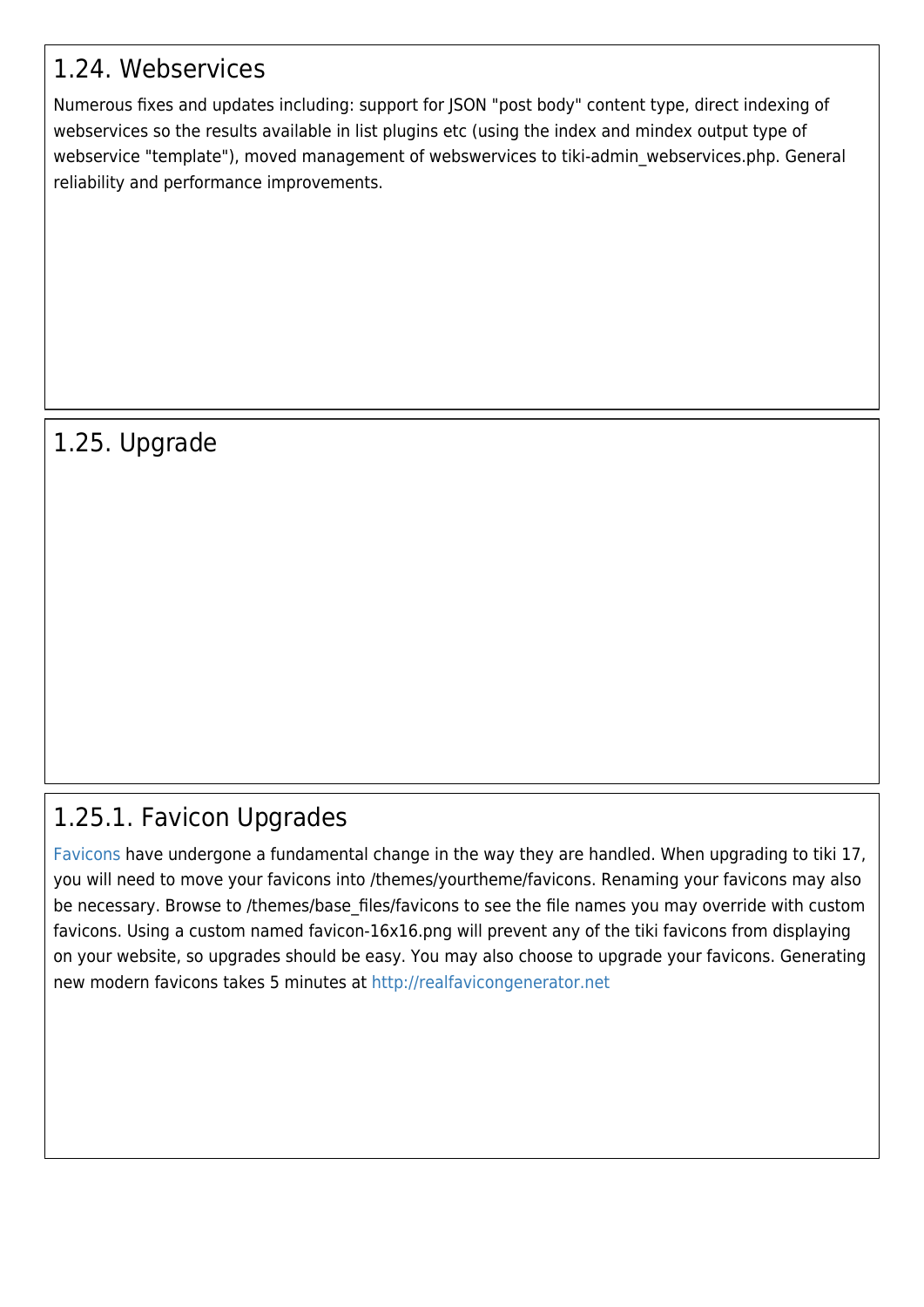## 1.25.2. File Whitelisting

Tiki now uses file whitelisting as an extra security precaution. This will effect tiki subdirectories. If you have added additional files into the tiki directory structure, you may not be able to browse to them any longer.

- Whitelisting is based on file types, so adding a similarly named file should be ok. e.g. files used for themes won't be affected in the themes directory etc.
- Files in the tiki **root directory** will **not be affected**.
- Any **custom subdirectory** placed within the home directory will **not be affected**.
- Files uploaded to the **file gallery** will **not be affected**.
- Only browser access to these files will be affected, so PHP access to these files remains unchanged.

We recommend that you place all your theme related files in your theme folder, and any additional files within a custom directory placed in the web root.

You may override the whitelisting by modifying the htaccess file (or equivalent server file) located in the first subdirectory of the file you need to enable.

## 1.25.3. Image Redirects from Tiki 9 Disabled

For the release of tiki 9, many of locations of images in tiki changed. We have until now redirected those images from the old location to the new location. We have disabled those redirects in tiki 17. If you have a theme or otherwise use these pre-tiki 9 image locations, they will stop working. You are urged to update the image locations within your code. Alternatively, you may re-enable the image redirection by uncommenting them from your htaccess file.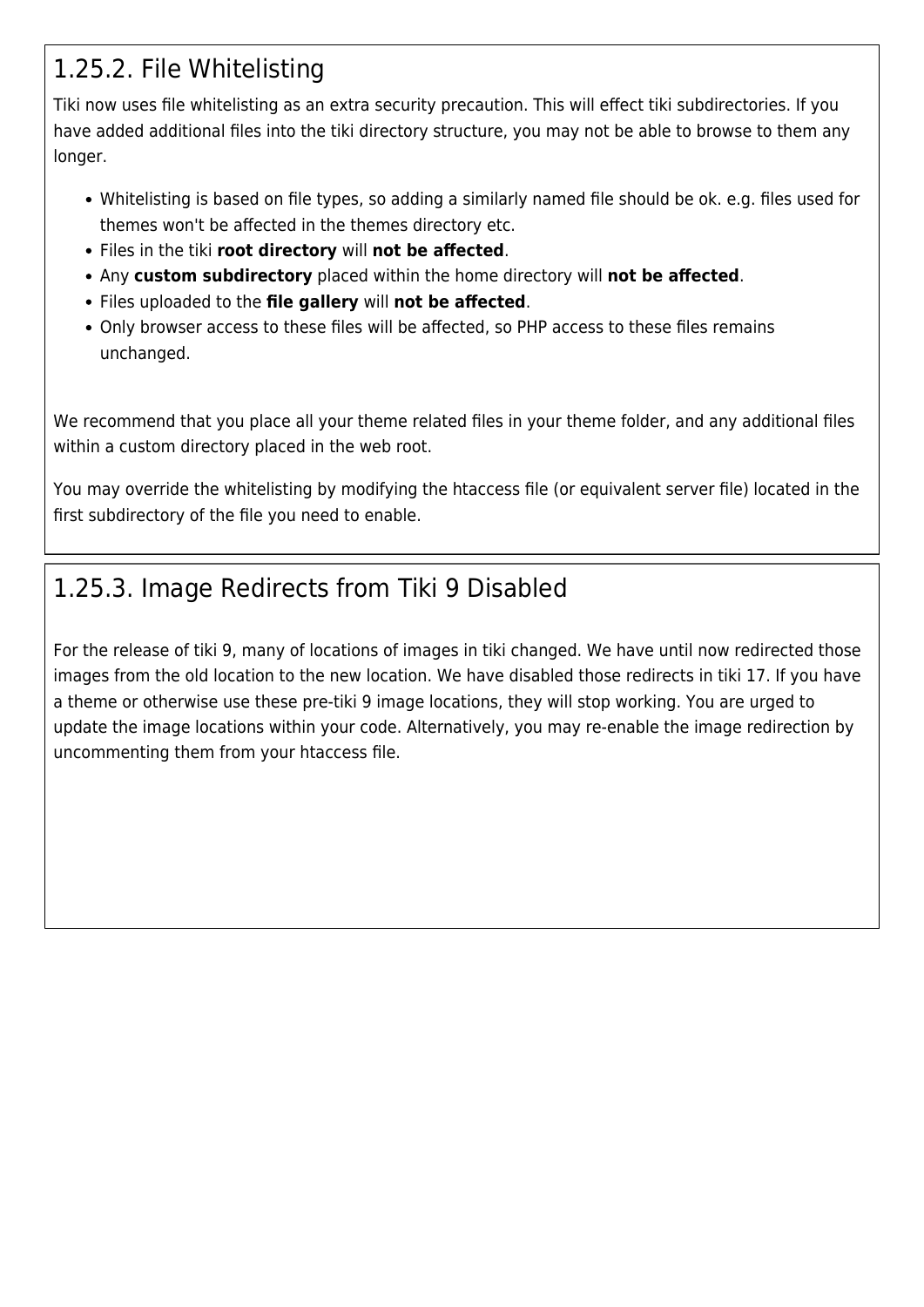## 1.25.4. Plugin TopFriends removed

• [PluginTopFriends](https://doc.tiki.org/PluginTopfriends) removed because it had been broken for a while, and not worth fixing.

### 1.25.5. Screencast (jCapture) removed

jCapture for [Screencast](https://doc.tiki.org/Screencast) feature has been removed. More information:<https://dev.tiki.org/Endangered+features>

#### 1.26. Known Issues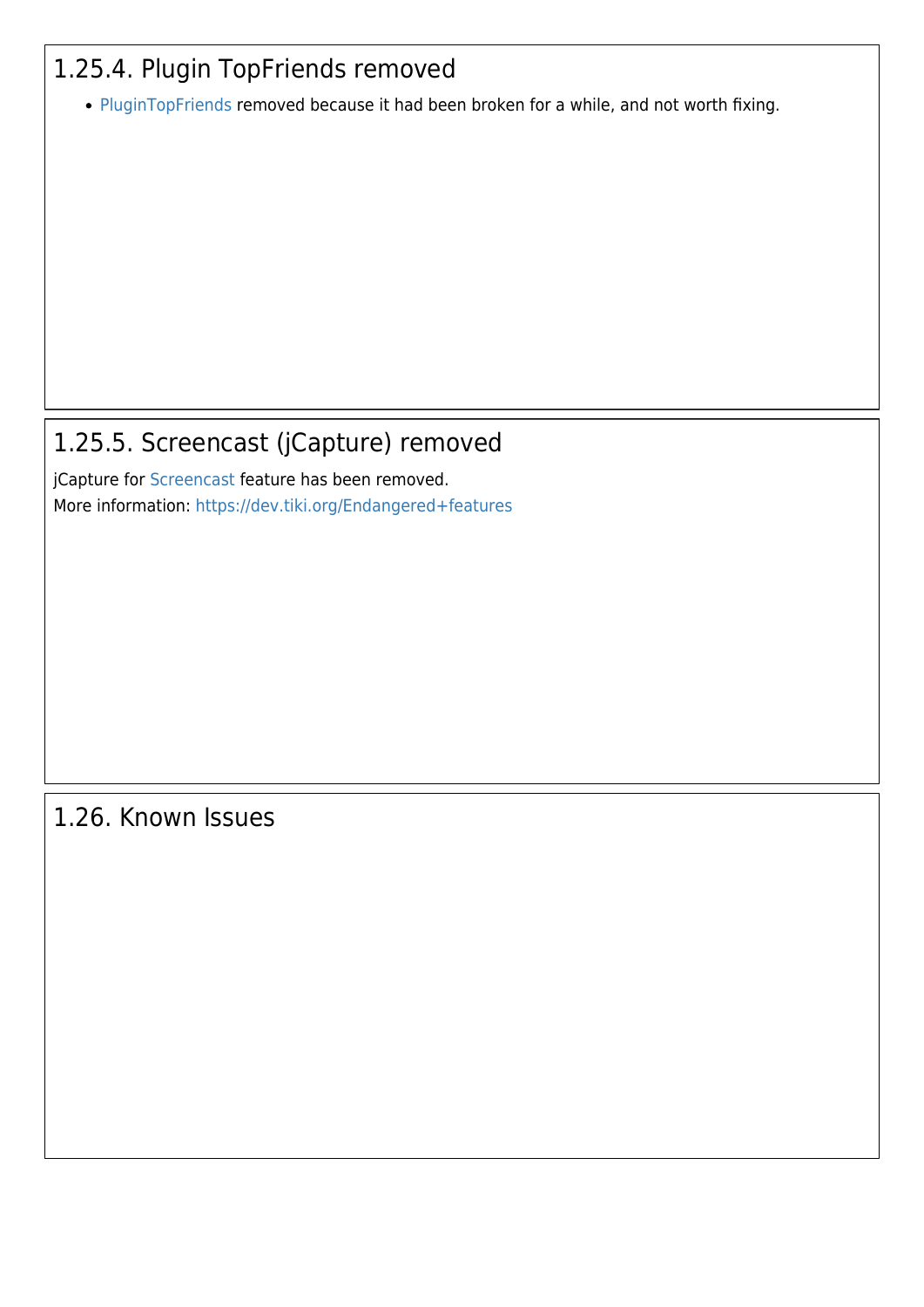## 1.26.1. SEFURL "slugs" may need rebuilding

On the \*.tiki.org sites we found the SEFURL links seems to have got messed up and rebuilding the page slugs fixes it...

Now fixed for 17.0 in **r63146** (issue was present in 17.0 beta)

## 1.26.2. H5P not compatible with "Inline comments (annotations)"

For 17.0 at least [H5P](https://doc.tiki.org/H5P) plugin content will not be shown properly if the **feature** inline comments pref is enabled. This will be resolved in future releases (by upgrading the annotator.js library)

## 1.26.3. Elasticsearch 2.x to 5.x

If you are upgrading from Elasticseach 2.x to 5.x: Since ES automatically updates 2.x index to 5.x first time it starts - you can see some errors then. The first time it rebuilds index might also show errors due to the automatic upgrade problems. However, once it builds the index on 5.x, then further rebuilds must not have errors. So, 2 index rebuilds after an upgrade is the safest path to go.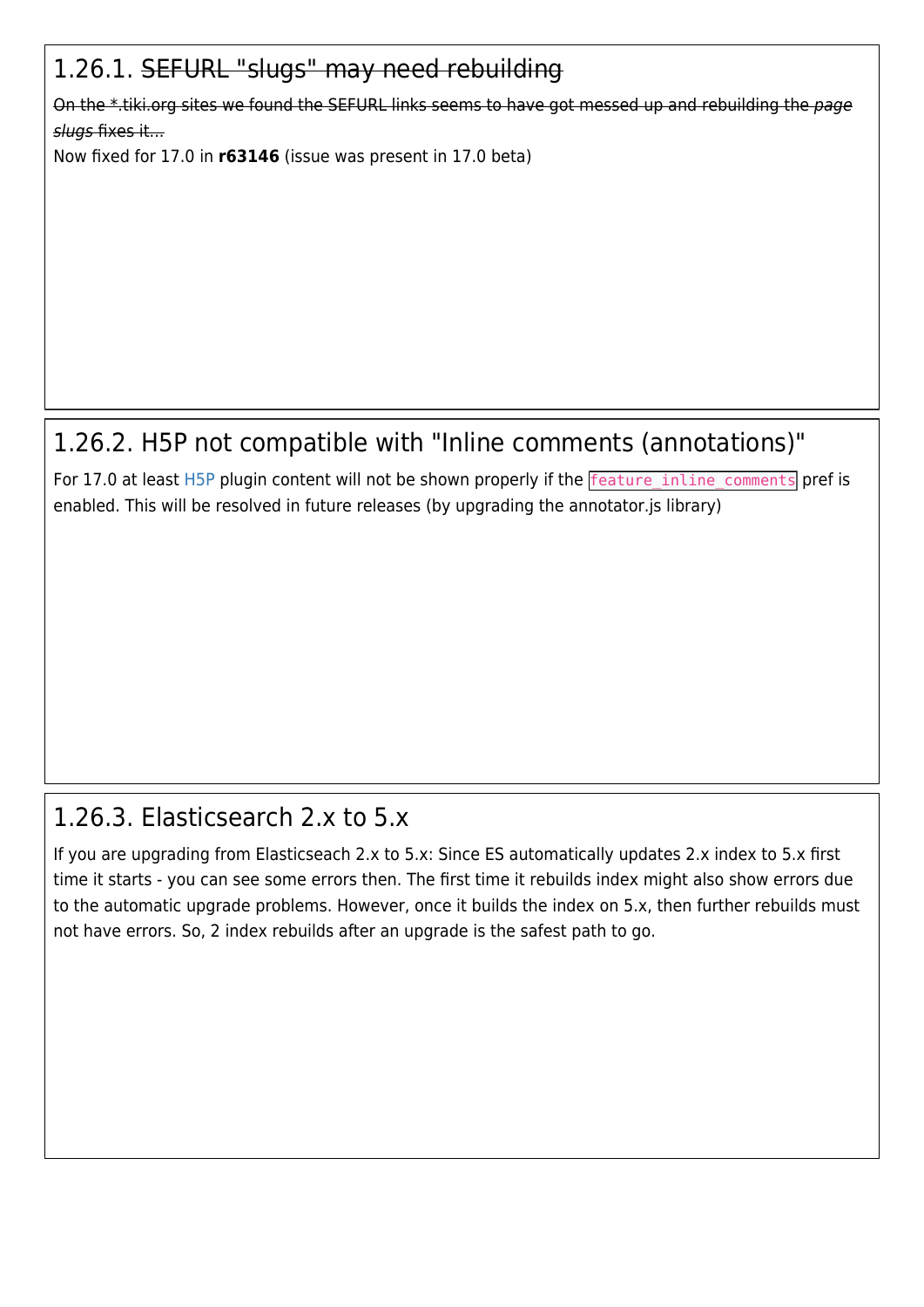# Minor upgrade notes

## 17.2

Change to webservice field indexing in 17.2 for advanced use in custom smarty templates. See [the](https://doc.tiki.org/Tiki18#Minor_change_to_Webservices_Field_with_elasticsearch) [Tiki 18 page](https://doc.tiki.org/Tiki18#Minor_change_to_Webservices_Field_with_elasticsearch) for more info

#### General upgrade notes

Also, see the standard information about [Upgrades](https://doc.tiki.org/Upgrade) in Tiki.

Correction

The Expose [Intrusion Detection System](https://doc.tiki.org/Intrusion-Detection-System) is being added to Tiki in version 18. This page previously stated that it was added in Tiki 17. Apologies for the misstatement.

Pages linking to Tiki17

33 pages link to [Tiki17](https://doc.tiki.org/Tiki17)

- [Search and List from Unified Index](https://doc.tiki.org/Search-and-List-from-Unified-Index)
- [Scheduler](https://doc.tiki.org/Scheduler)
- [PluginPDF](https://doc.tiki.org/PluginPDF)
- [Automatic updates](https://doc.tiki.org/Automatic-updates)
- [PluginListExecute](https://doc.tiki.org/PluginListExecute)
- $\bullet$  [Tiki17](https://doc.tiki.org/Tiki17)
- [Upgrade](https://doc.tiki.org/Upgrade)
- [SAML](https://doc.tiki.org/SAML)
- [User selector](https://doc.tiki.org/User-selector)
- [Documentation](https://doc.tiki.org/Documentation)
- [Screencast](https://doc.tiki.org/Screencast)
- [Intrusion Detection System](https://doc.tiki.org/Intrusion-Detection-System)
- [Items List and Item Link Tracker Fields](https://doc.tiki.org/Items-List-and-Item-Link-Tracker-Fields)
- [XMPP](https://doc.tiki.org/XMPP)
- [PluginCasperJS](https://doc.tiki.org/PluginCasperJS)
- [PluginR](https://doc.tiki.org/PluginR)
- [文档](https://doc.tiki.org/%E6%96%87%E6%A1%A3)
- $-H5P$  $-H5P$
- [PluginTopfriends](https://doc.tiki.org/PluginTopfriends)
- [Cron](https://doc.tiki.org/Cron)
- [Tiki18from15](https://doc.tiki.org/Tiki18from15)
- [Inline comments](https://doc.tiki.org/Inline-comments)